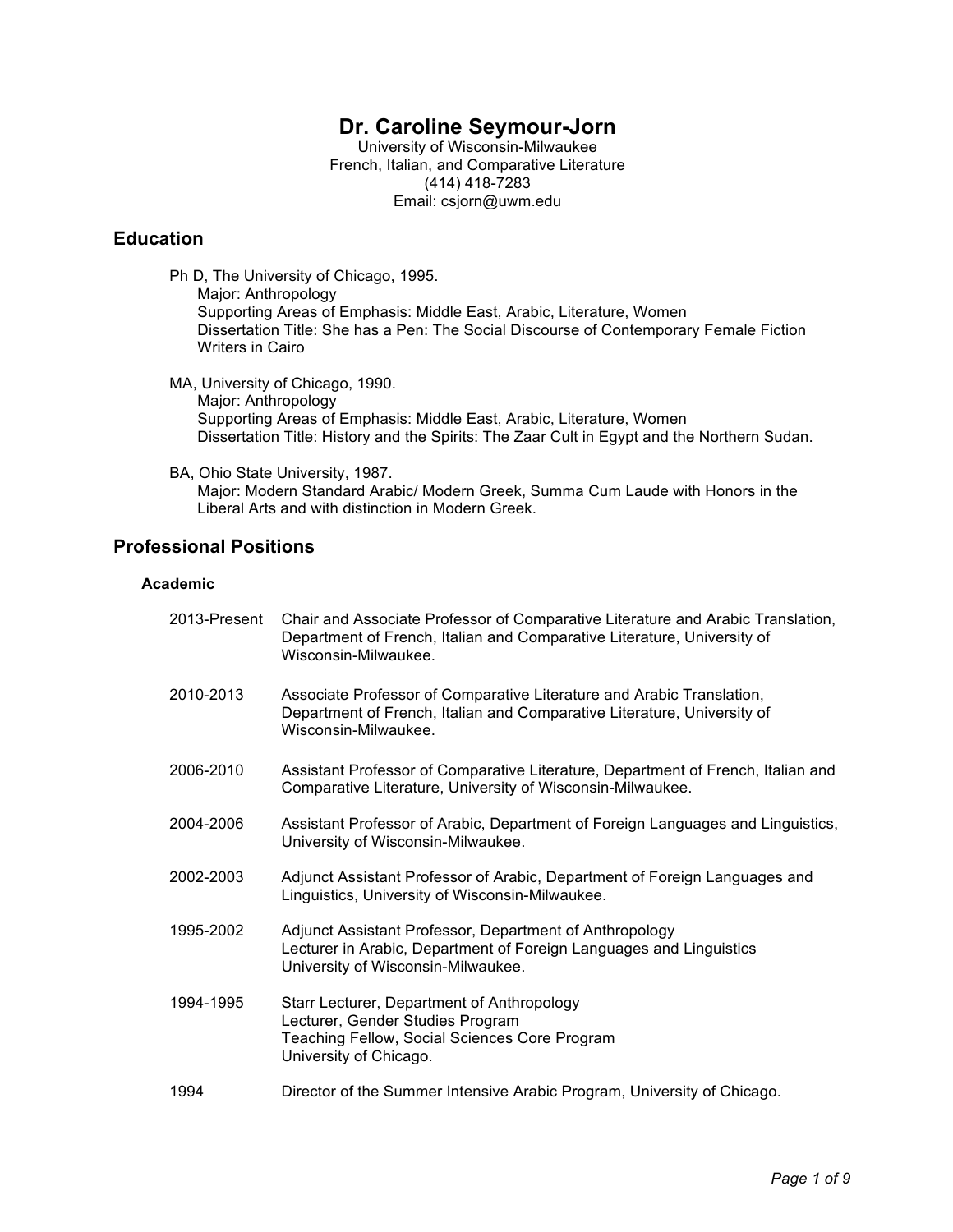## **RESEARCH**

### **Monographs**

- Seymour-Jorn, C. (2011). *Cultural Criticism in Egyptian Women's Writing: Anthropological and Literary Perspectives*. Syracuse, NY: Syracuse University Press.
- Seymour-Jorn, C. (Under review). *A Small Box in the Heart - Translation of Ibtihal Salem's Novella Ṣundūq Ṣaghīr fī-l-Qalb*, with Introduction and notes.

### **Book Chapters**

- Seymour-Jorn, C. (Under Review). Youth Culture in the Arab World: Explorations through Literature in Translation. *Teaching Modern Arabic Literature in Translation*. Ed. Michelle Hartman. Modern Language Association.
- Seymour-Jorn, C. (2002). 'The Arab Apocalypse' as a Critique of Global Imperialism. *Etel Adnan: Critical Essays on the Arab-American Writer and Artist*. Ed. Lisa Suhair Majaj and Amal Amireh. London: McFarland & Co., 37-49.

### **Refereed Journal Articles**

- Sziarto, K. M., Mansson Mcginty, A. M., Seymour-Jorn, C. (2014). Diverse Muslims in a Racialized Landscape: Race, Ethnicity, Islamophobia, and Urban Space in Milwaukee, WI. *Journal of Muslim Minority Affairs, Institute of Muslim Minority Affairs, 34*(1), 1-21.
- Mansson Mcginty, A. M., Sziarto, K. M., Seymour-Jorn, C. (2013). Research within and against Islamophobia: A collaboration project with Muslim communities. *Social and Cultural Geography, 14*(1), 1-22.
- Sziarto, K. M., Mansson Mcginty, A. M., Seymour-Jorn, C. (2013). The Muslim Milwaukee Project: Muslims Negotiating Racial and Ethnic Categories. *The Wisconsin Geographer, Wisconsin Geographical Society, 25*, 67-94.
- Seymour-Jorn, C. (2011). Teaching Arab Women's Literature: Radwa Ashour's Gharnata. *Al- `Arabiyya: Journal of the American Association of Teachers of Arabic,* 38-39 (2007-2008 double edition), 137-162.
- Seymour-Jorn, C. (2006). Etidal Osman: Egyptian Women's Writing and Creativity. *The Journal of Middle East Women's Studies, 2*(1), 95-121.
- Seymour-Jorn, C. (2004). A View from the Margin: Writer Nemat el-Behairy on Gender Issues in Egypt. *Critique: Critical Middle Eastern Studies, 13*(1), 77-95.
- Seymour-Jorn, C. (2004). Arabic Language Learning among Arab Immigrants in Milwaukee, Wisconsin: A Study of Attitudes and Motivations. *The Journal of Muslim Minority Affairs, 24*(1), 109-122.
- Seymour-Jorn, C. (2000). A New Language: Salwa Bakr on Depicting Egyptian Women's Worlds. *Critique: Critical Middle Eastern Studies, 11*(2), 151-176.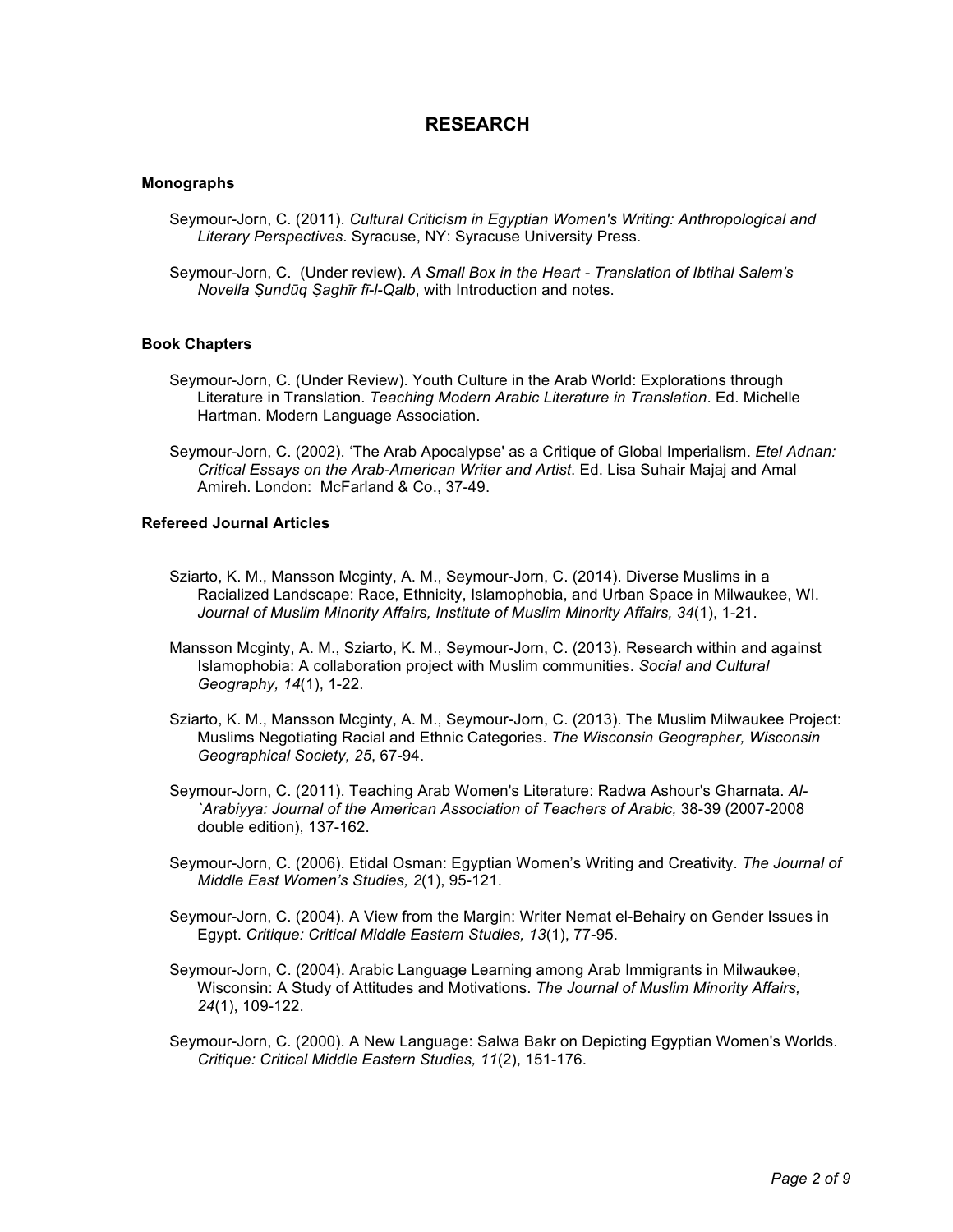### **Articles in Preparation**

Seymour-Jorn, C. Remembering the Developing Self: Ibtihal Salem's *Ṣundūq Ṣaghīr fī-l-Qalb*.

Seymour-Jorn, C. Ethnographic and Literary Reflections on Miral al-Tahawy's *The Tent*.

### **Other Published Essays**

- cooke, m., Seymour-Jorn, C. (2013). Gender in Arabic Literature heavy revision. In Natana J. Delong-Bas (Ed.), *The Oxford Encyclopedia of Islam and Women* (vol. 1, pp. 43-47). Oxford University Press.
- Seymour-Jorn, C. (2007). Ebtihal Salem: Writing Survival. *Association of Middle East Women's Studies online newsletter*.
- Seymour-Jorn, C. (2004). *"Salwa Bakr," "Hesna Makdashi," "Abd al-Rahman Munif," "Nawal al-Saadawi," and "Alifa Rifaat"* (2nd ed., pp. pp. 378-9; 1472-3; 1611; 1652; 1924-5). Macmillan International Encyclopedia of the Modern Middle East.

### **Literary Translations**

- Seymour-Jorn, C. (2014). The Hideout. In Elie Chalala (Ed.), *Al-Jadid: A Review and Record of Arab Culture and Arts* (66th ed., vol. 18, pp. 36-37). Los Angeles, CA.
- Seymour-Jorn, C. (2005). *"Al-bahr laysa bi-ghaddar" [The Sea is not Treacherous], a short story by Etidal Osman, translated from Arabic* (50-51 ed., vol. 11, pp. 52-53). Al-Jadid: A Review and Record of Arab Culture and Arts.

### **Book Reviews**

Seymour-Jorn, C. (2014). Review of Hala Halim's *Alexandrian Cosmopolitanism: Beyond Western Privilege*. *Al-Jadid: A Review and Record of Arab Culture and Arts* (67th ed., vol. 18, p. 24). Los Angeles, CA.

- Seymour-Jorn, C. (2012). Review of Samia Mehrez's *The Literary Life of Cairo*. *Northeast African Studies* (2nd ed., vol. 12, pp. 148-149). East Lansing, MI: Michigan State University Press.
- Seymour-Jorn, C. (1998). Review of Cynthia Nelson's *Doria Shafik, Egyptian Feminist: A Woman Apart* (vol. February, pp. 138-39). *International Journal of Middle East Studies*.
- Seymour-Jorn, C. (Forthcoming) Review of Farha Ghannam's *Remaking the Modern: Space, Relocation and the Politics of Identity in a Global Cairo*. *The Bulletin of the Middle East Studies Association.*

### **Special Honors, Awards, and Research Grants:**

### **Selected Academic Fellowships and Awards**

- 2015 Fromkin Research Grant and Lectureship. With Anna Mansson McGinty and Kristin Sziarto. "Da`wa in Milwaukee: Social Justice and Civic Activism among Muslims in Miwaukee, WI"
- 2015 Fellow, Center for 21<sup>st</sup>- Century Studies, University of Wisconsin-Milwaukee, 2015-2016 academic year.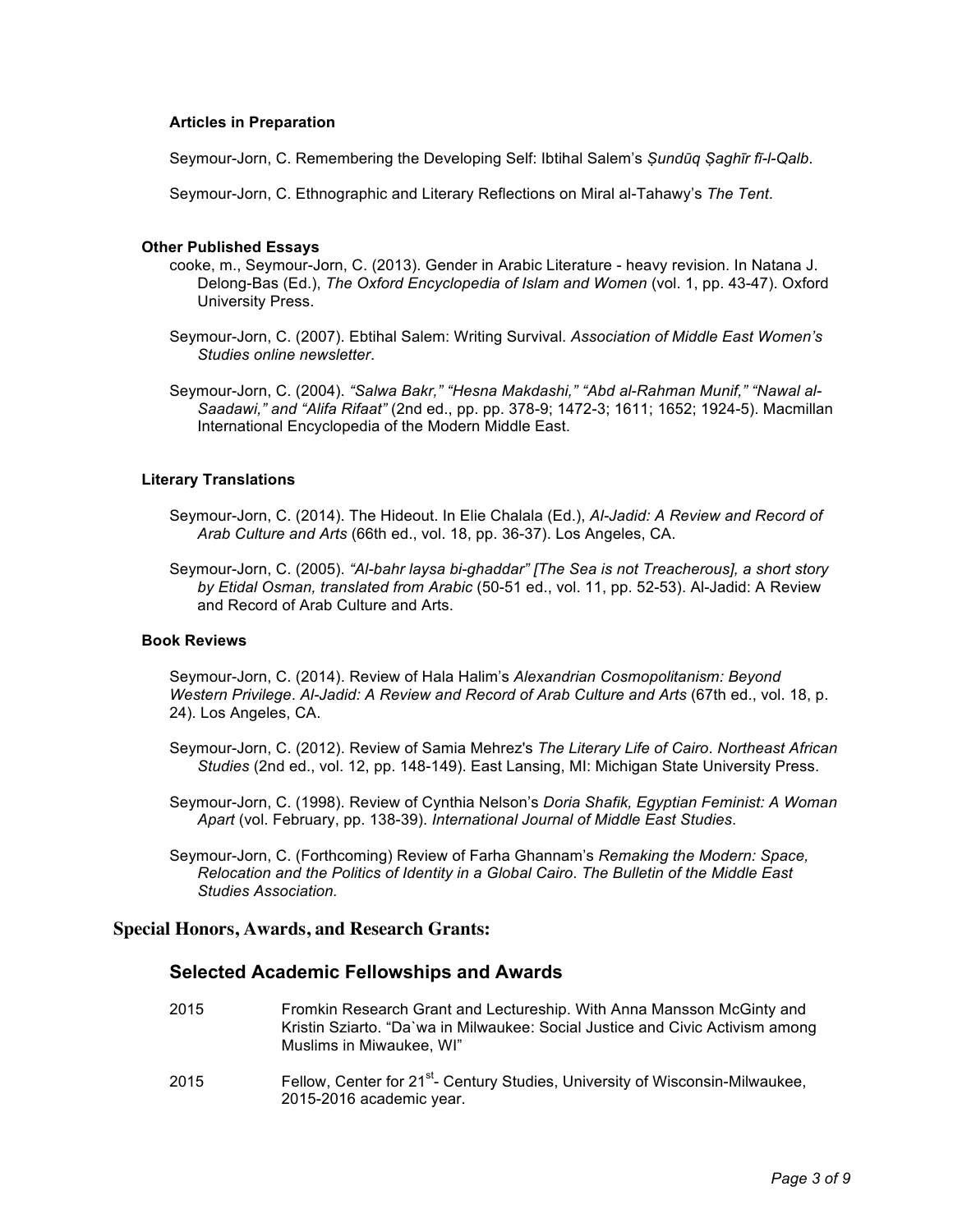| 2015      | Faculty Arts and Humanities Travel Award, University of Wisconsin-Milwaukee<br>for research on post-revolutionary art in Egypt (\$900). |
|-----------|-----------------------------------------------------------------------------------------------------------------------------------------|
| 2015      | CIE Faculty travel award for research on post-revolutionary art in Egypt (\$500).                                                       |
| 2012      | Graduate School Research Fellows Award, University of<br>Wisconsin-Milwaukee, for the Muslim Milwaukee Project.                         |
| 2011      | Research Growth Initiative Award (With Anna Mansson McGinty<br>and Kristin Sziarto) For the Muslim Milwaukee Project.                   |
| 2011      | Graduate School Research Committee Award, University of Wisconsin-<br>Milwaukee. For research in Egypt on women writers.                |
| 2011      | Sabbatical Enhancement Award, Office of the Provost, University of Wisconisn<br>Milwaukee. For research in Egypt on women writers.      |
| 2007      | Fellow, Center for 21 <sup>st</sup> - Century Studies, University of Wisconsin-Milwaukee,<br>2007-2008 academic year.                   |
| 2007      | Faculty Arts and Humanities Travel Award, University of Wisconsin-Milwaukee.                                                            |
| 2007      | Graduate School Research Committee Award, University of Wisconsin-<br>Milwaukee.                                                        |
| 1989-1994 | Javits National Graduate Fellowship.                                                                                                    |
| 1991-1992 | USED Fulbright-Hayes Dissertation Fellowship.                                                                                           |
| 1987-1988 | USIA Fulbright Scholarship. Cairo, Egypt.                                                                                               |

# **Teaching Grants**

| 2009 | Principal Investigator, United States Department of Education Undergraduate<br>International Studies and Foreign Languages program grant for development of<br>Middle East and North African Studies at University of Wisconsin-Milwaukee,<br>Federal, \$88,500.00. (August 2009 - June 2012).                                                                                                                                             |
|------|--------------------------------------------------------------------------------------------------------------------------------------------------------------------------------------------------------------------------------------------------------------------------------------------------------------------------------------------------------------------------------------------------------------------------------------------|
| 2009 | Core Faculty member, International Teaching and Research Cluster grant for<br>curriculum development, "Teaching Arabic to French and Spanish Speakers."<br>Center for International Education, University of Wisconsin- Milwaukee. Bird-<br>Soto, N. I. (Co-Principal), Alkhas, A. J. (Co-Principal), Kuiper, L. A. (Co-<br>Principal), Ouali, H. (Co-Principal), Seymour-Jorn, C. (Co-Principal), \$3,000.00.<br>(June 2009 - July 2009). |
| 2007 | Community/University Partnership Grant "Combating Islamophobia by<br>Empowering Women," with Dr. Anna Mansson McGinty and Janan Nageeb.<br>Cultures and Communities program, University of Wisconsin-Milwaukee.                                                                                                                                                                                                                            |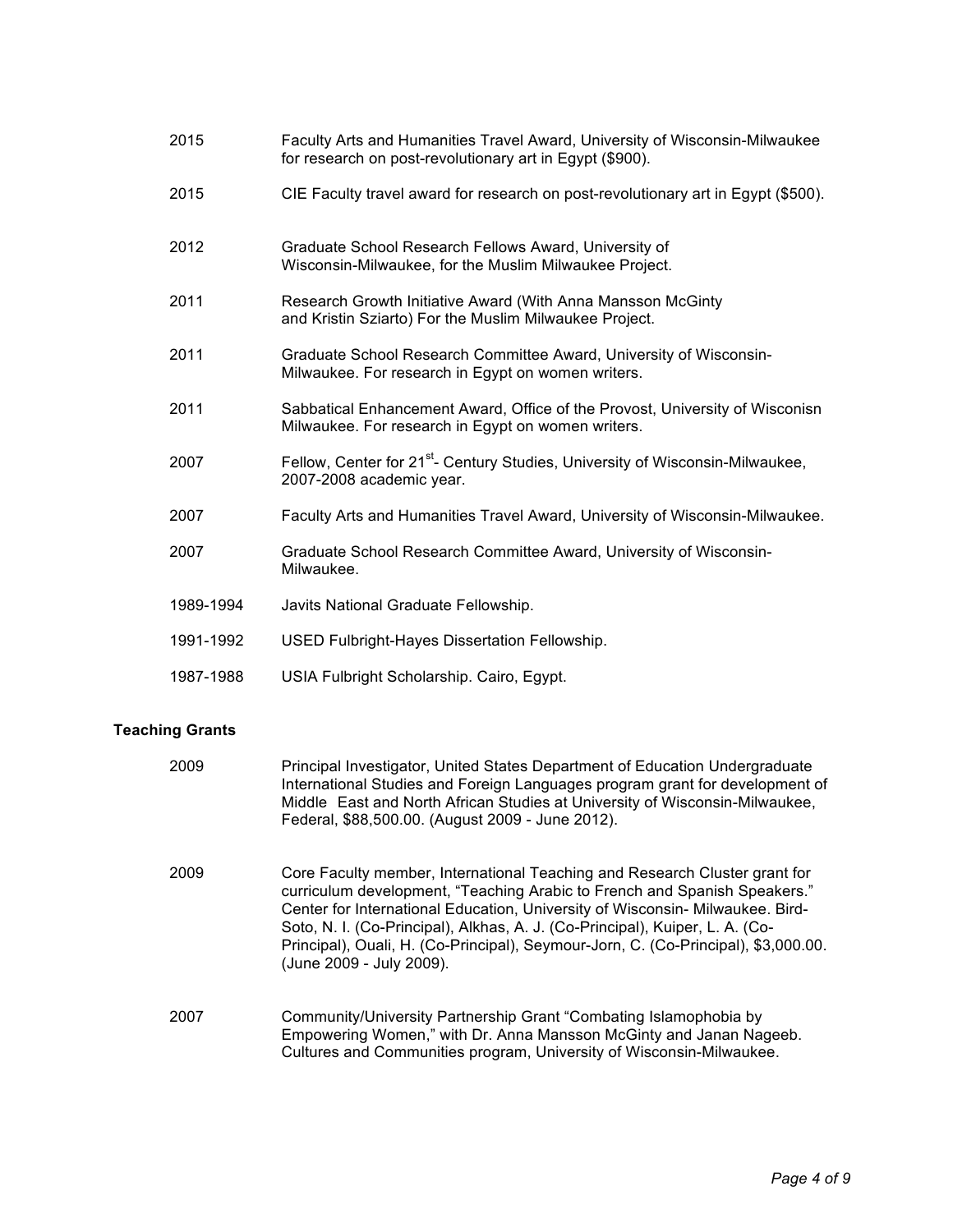# **Licensures and Certifications**

Oral Proficiency Tester - Arabic, American Council on the Teaching of Foreign Languages. (January 3, 2012 - January 2, 2016).

## **Professional Memberships**

Association of Middle East Women's Studies. (2000-2014).

Society for Humanistic Anthropology. (1997-2014).

American Anthropological Association. (1995-2014).

Middle East Studies Association. (1995-2014).

American Association of Teachers of Arabic. (2000-2013).

## **Development Activities Attended**

Workshop, "American Council on the Teaching of Foreign Languages Workshop," American Council on the Teaching of Foreign Languages, Milwaukee, WI. (August 23, 2010 - August 26, 2010).

## **TEACHING**

## **Teaching Experience**

### **University of Wisconsin-Milwaukee**

ARABIC 101, First Semester Arabic, 9 courses.

ARABIC 102, Second Semester Arabic, 7 courses.

ARABIC 164, Arabs and Islam in America, 2 courses.

ARABIC 199, Independent Study, 3 courses.

ARABIC 201, Third Semester Arabic, 4 courses.

ARABIC 202, Fourth Semester Arabic, 4 courses.

ARABIC 404, Introduction to Translation: Arabic to English, 1 course.

ARABIC 499, Ad Hoc: Arabic to English Translation, 1 course.

ARABIC 699, Advanced Independent Study, 1 course.

COMPLIT 133, Contemporary Imagination in Literature and the Arts, 1 course.

COMPLIT 135, Experiencing Literature in the 21st Century: YouthCulture inthe Middle East, 3 courses.

COMPLIT 208, World Literature in Translation: The 17th to the 21st Century, 2 courses.

COMPLIT 230, Literature and Society: Utopias, 2 courses.

COMPLIT 231, Literature and Religion: The Qur'an as Literature, 3 courses.

COMPLIT 350, Topics in Comparative Literature: Arab Women Writers, 2 courses.

- COMPLIT 360, Seminar in Literature and Cultural Experience: Arabic WomenWritersTranslation, 2 courses.
- COMPLIT 463, Literary Criticism: Major Authors, 3 courses.

COMPLIT 533, Seminar in Trends in Modern Literature: Development, the Arabic Novel, 1 course.

COMPLIT 699, Advanced Independent Reading, 1 course.

COMPLIT 704, Seminar in Cultural Studies: Literature and Anthropology, 1 course.

HIST 497, Morocco History: Infant and Maternal Health, 1 course.

INTLST 550, Senior Seminar in International Studies: Youth and Revolution, 3 courses.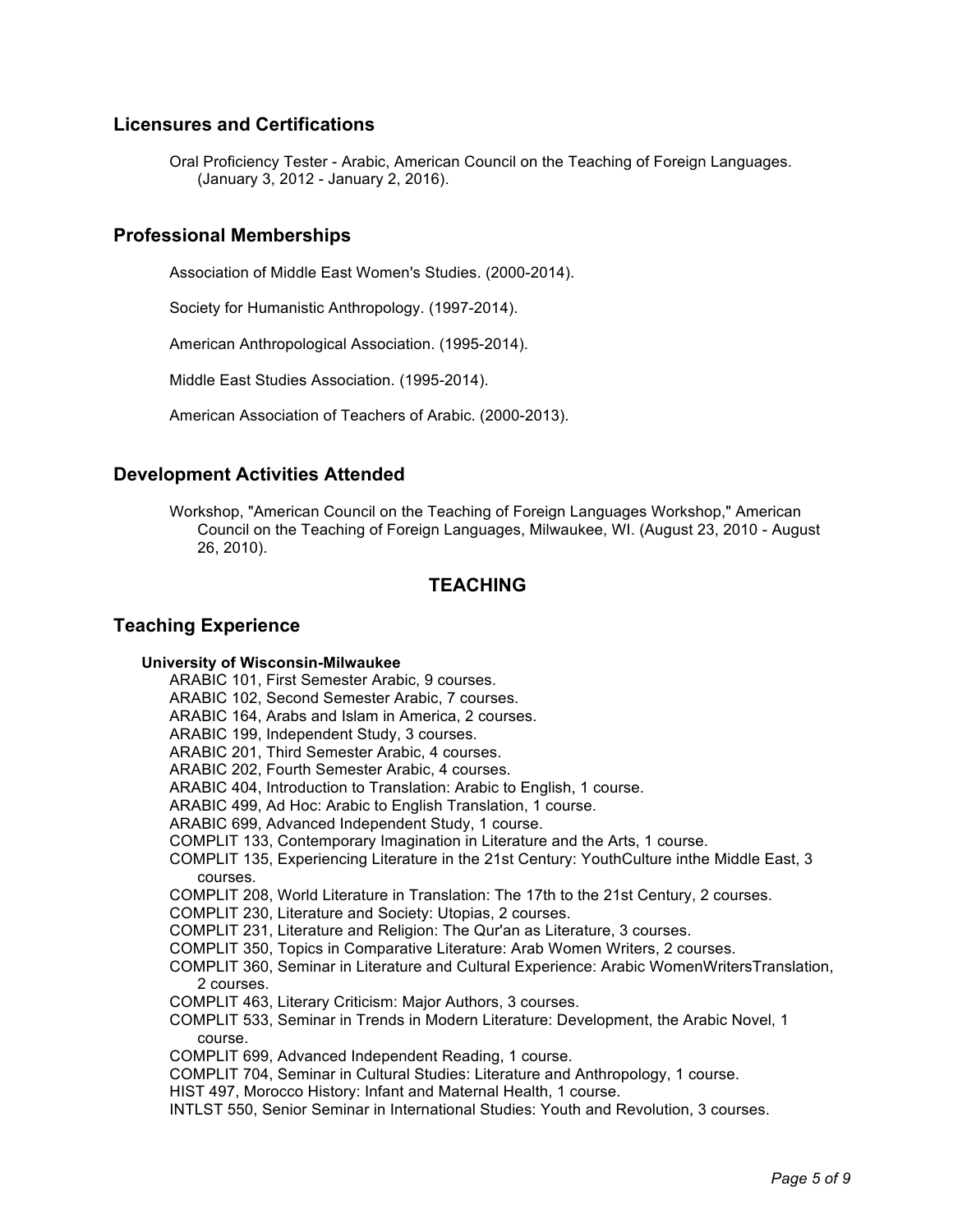L&S HUM 296, UROP Apprenticeship, 1 course. MAFLL 704, Seminar in Cultural Studies: Literature and Anthropology, 2 courses. MAFLL 792, Reading and Research - Comparative Literature, 1 course. MAFLL 795, Reading and Research - Hebrew or Arabic, 2 courses. MALLT 792, Reading and Research - Comparative Literature, 2 courses. MALLT 799, Reading and Research, 1 course. TRNSLTN 704, Introduction to Translation: Arabic to English, 1 course. TRNSLTN 714, Advanced Translation: Arabic to English, 1 course.

## **Presentations Given**

- Seymour-Jorn, C., Mansson Mcginty, A. M. (Author Only), Sziarto, K. M. (Author Only), Annual Meeting, "The Muslim Milwaukee Project: Preliminary Findings on Diversity, Racism and Integration," American Anthropological Association, Chicago, IL. (November 2013).
- Mansson Mcginty, A. M., Seymour-Jorn, C., Sziarto, K. M., Let's talk about it. Muslim Journeys: American Stories, "Discussion of book, The Columbia Sourcebook of Muslims in the United States," American Geographical Society Library, Milwaukee, WI. (November 2013).
- Mansson Mcginty, A. M., Seymour-Jorn, C., Sziarto, K. M., "Workshop in 21st Century Studies: Public Engagement, Community Collaboration, and Participatory Research," Center for 21st Century Studies, UWM. (February 2013).
- Seymour-Jorn, C., Panel: Preludes to the Arab Spring, "Women Writing Revolution," Middle East Studies Association, Denver, CO. (November 2012).
- Seymour-Jorn, C., Roundtable Presentation "Gender and the Arab Spring", "Representations of Women during the Egyptian Revolution," Meetings of the Middle East Studies Association, Denver, CO. (November 2012).
- Seymour-Jorn, C., World Cinemas/ Global Networks Conference, "Spaces of Hope: Youth, Film and Revolution in Egypt," Center for International Studies-University of Wisconsin - Milwaukee, Milwaukee, WI. (April 2012).
- Mansson Mcginty, A. M. (Presenter & Author), Sziarto, K. M. (Presenter & Author), Seymour-Jorn, C. (Author Only), Annual Meeting of the Association of American Geographers, "The Muslim Milwaukee Project: Researching within and Against Islamophobia," Association of American Geographers, NY, NY. (February 2012).
- Sziarto, K. M. (Presenter & Author), Mansson Mcginty, A. M. (Presenter & Author), Seymour-Jorn, C. (Author Only), Annual Meeting of the Association of American Geographers, "The Muslim Milwaukee Project: Researching Within and Against Islamophobia," Association of American Geographers, NY, NY. (February 2012).
- Seymour-Jorn, C., Annual Meeting of the American Anthropological Association, "Poetry, Marginality, and Madness in the Fiction of Egyptian Novelist Miral Al-Tahawy," American Anthropological Association, Montreal, CA. (November 2011).
- Seymour-Jorn, C., Imagining Culture(s), Rethinking Disciplines: A Conference on Anthropology and the Humanities, "Ethnomythological Fiction and the Description of Culture," University of Miami Center for the Humanities, Miami, FL. (April 2011).
- Seymour-Jorn, C. (Presenter & Author), Research in the Humanities and Social Sciences, ""Support for programatic work (related to Mid East North African Studies Program)","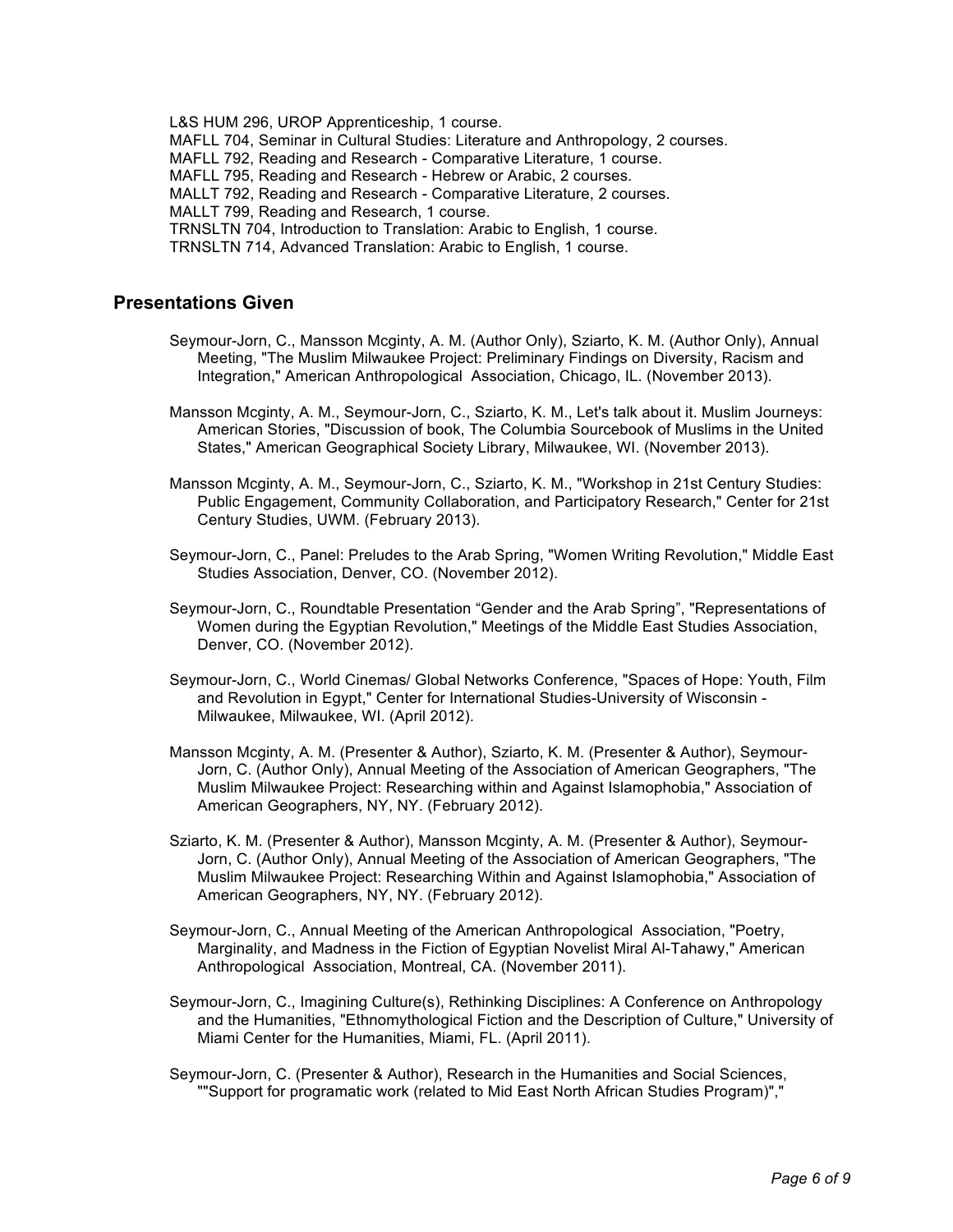Graduate School, Jeff Merrick, Assoc. Dean for Humanities., UWM Graduate School. (November 2010).

- Seymour-Jorn, C. (Presenter & Author), 42nd Annual Meeting of the Middle East Studies Association, ""Religious and Cultural Confluence in Salwa Bakr's 'Novel of novels': Al-Bashmouri."," Washington DC. (November 2008).
- Seymour-Jorn, C. (Presenter & Author), 41st Annual Meeting of the Middle East Studies Association,, ""Journeys into Memory and Experience: Ebtihal Salem's A Small Box in the Heart."," Montreal, Canada. (November 2007).
- Seymour-Jorn, C. (Presenter & Author), "The Global Modern"; Modern Studies Program and the Center for 21st Century Studies, ""The Global Modern"," UWM. (April 2007).
- Seymour-Jorn, C. (Presenter & Author), Meetings of the American Anthropological Association, ""Borders of Belonging: Palestinian Refugee Camps- A Response" (Discussant comments)," Washington DC. (December 2005).
- Seymour-Jorn, C., Rethinking Global Security Conference, ""Towards a Meeting of Minds: The Role of the Intellectual in National and International Security."," UWM Center for International Education, Milwaukee, WI. (April 2003).
- Seymour-Jorn, C. (Presenter & Author), Twelfth Annual Critique Conference on Life and Politics in the Middle East, Hamline University, ""A View from the Margin: Writer Nemat el-Behairy on Gender Issues in Egypt."," Saint Paul, MN. (April 2003).
- Seymour-Jorn, C. (Presenter & Author), University of Utah Center for Middle East Studies Conference on the Muslim Diaspora, ""Arabic Language-Learning in Milwaukee."," Salt Lake City, Utah, (April 2003).
- Seymour-Jorn, C. (Presenter & Author), Comparative Study of Religion Forum, ""Understanding Islam: Central Themes, Divergent Voices."," UWM UNION. (April 2002).
- Seymour-Jorn, C. (Presenter & Author), Meetings of the American Anthropological Association, ""Commitment to Consciousness: Egyptian Women Authors' Views of Writing."," San Francisco, CA. (November 2000).
- Seymour-Jorn, C. (Presenter & Author), Meetings of the American Anthropological Association, ""Women's Fiction as Transgressive Social Discourse and Issues of Censorship in Cairo, Egypt."," Philadelphia, PA. (November 1998).
- Seymour-Jorn, C. (Presenter & Author), Meetings of the American Anthropological Association, ""Controversial Fiction: Writing about Women's Emotional Lives in Cairo, Egypt."," Washington, DC. (November 1997).
- Seymour-Jorn, C. (Presenter & Author), Conference on International, Comparative and Area Studies: Integrating Approaches to Scholarship the Middle East, ""Intellectuals in the Middle East: Anthropological Contributions to the Social Scientific Dialogue."," Milwaukee, WI. (April 1996).
- Seymour-Jorn, C. (Presenter & Author), Meetings of the American Anthropological Association, ""The Sea of Letters: Egyptian Fiction Writer Etidal Osman and the Language of Social Change."," Washington, DC. (December 1995).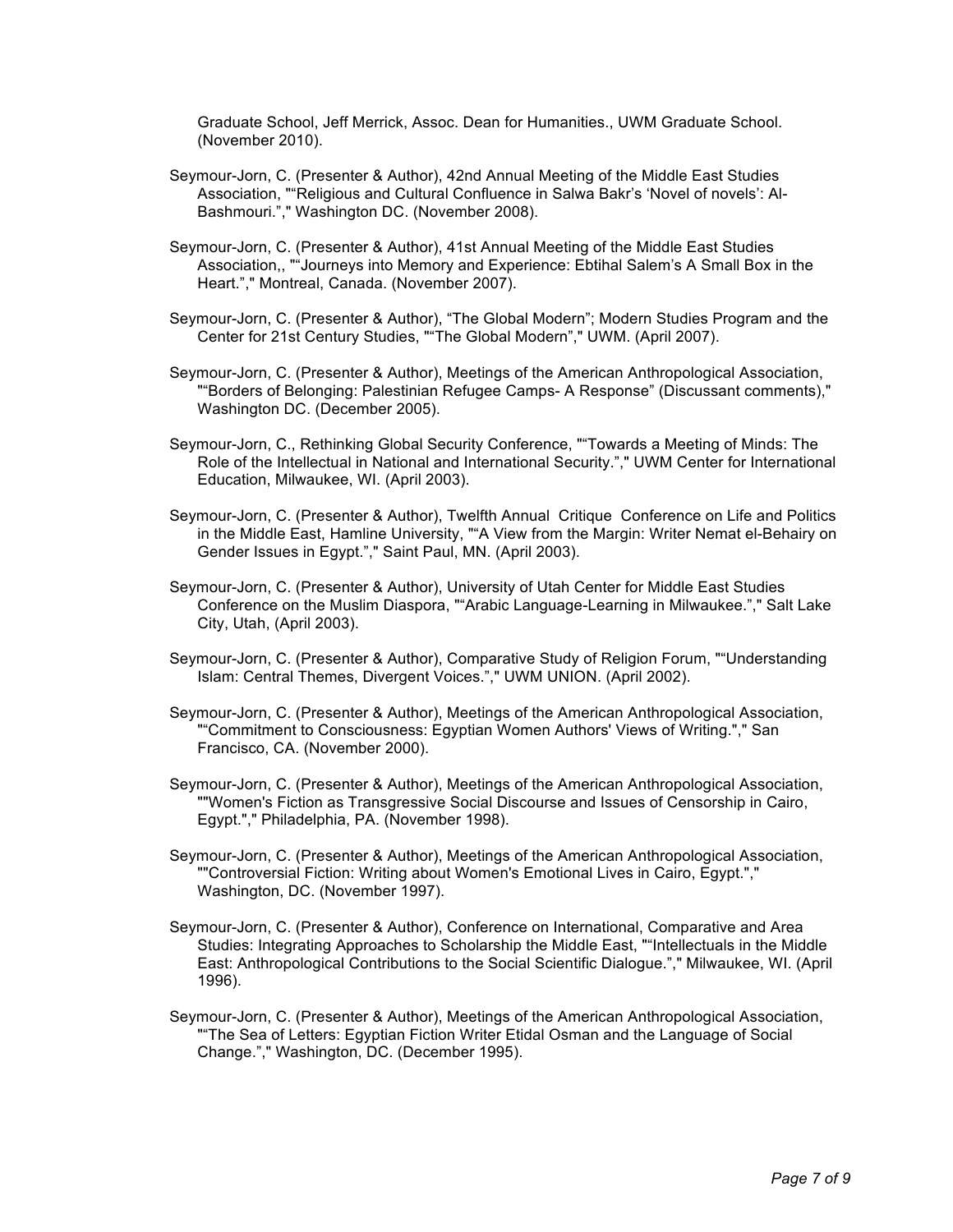- Seymour-Jorn, C. (Presenter & Author), Meetings of the Middle East Studies Association, ""The Role of Women Writers in Literary Circles in Cairo, Egypt."," Washington, DC. (December 1995).
- Seymour-Jorn, C. (Presenter & Author), Forum on "Issues of Gender and Culture in the Middle East.", ""The History of Women Writers in 19th and 20th Century Egypt."," Milwaukee, WI. (September 1995).

## **SERVICE**

## **Professional Service**

Reviewer, Journal Article, Association for Middle East Women's Studies. (2005 - Present).

Editorial Review Board Member, Journal of Middle East Women's Studies. (July 2010 - May 2014).

Reviewer, Journal Article, North African Studies. (April 2014).

Board of Advisors, Arab and Muslim Research and Resource Institute. (January 2012 - December 2013).

Reviewer, Book, Brill Publishers. (March 2012).

- Reviewer, Book, Brill Publishers. (March 2009 March 2010).
- Reviewer, Journal Article, Brill Publishers, Women and Gender: Middle East and Islamic World Series. (2009).

Committee Chair, Journal of Middle East Women's Studies. (2009).

Reviewer, Journal Article, Journal of Arabic Literature. (2006).

Editor, Associate Editor, Association for Middle East Women's Studies. (2005 - 2006).

## **Public Service**

RedGen, Milwaukee, WI. (August 2013 - Present).

- Joint Presentation on "The Columbia Sourcebook of Muslims in the US" with K. Sziarto and A Mansson McGinty, UWM Libraries, Milwaukee, WI. (November 2013).
- Advisory board for "Poetic Voices of the Muslim World" traveling exhibition and lecture series, Milwaukee Public Library, Milwaukee, WI. (May 2012 - November 2013).
- Presentation on Egypt's Revolution and Art, Skylight Music Theater, Milwaukee, WI. (September 2013).
- Talk on Muslim concept of charity (Sunday School), Plymouth Church, Milwaukee, WI. (October 2009).

# **Consulting**